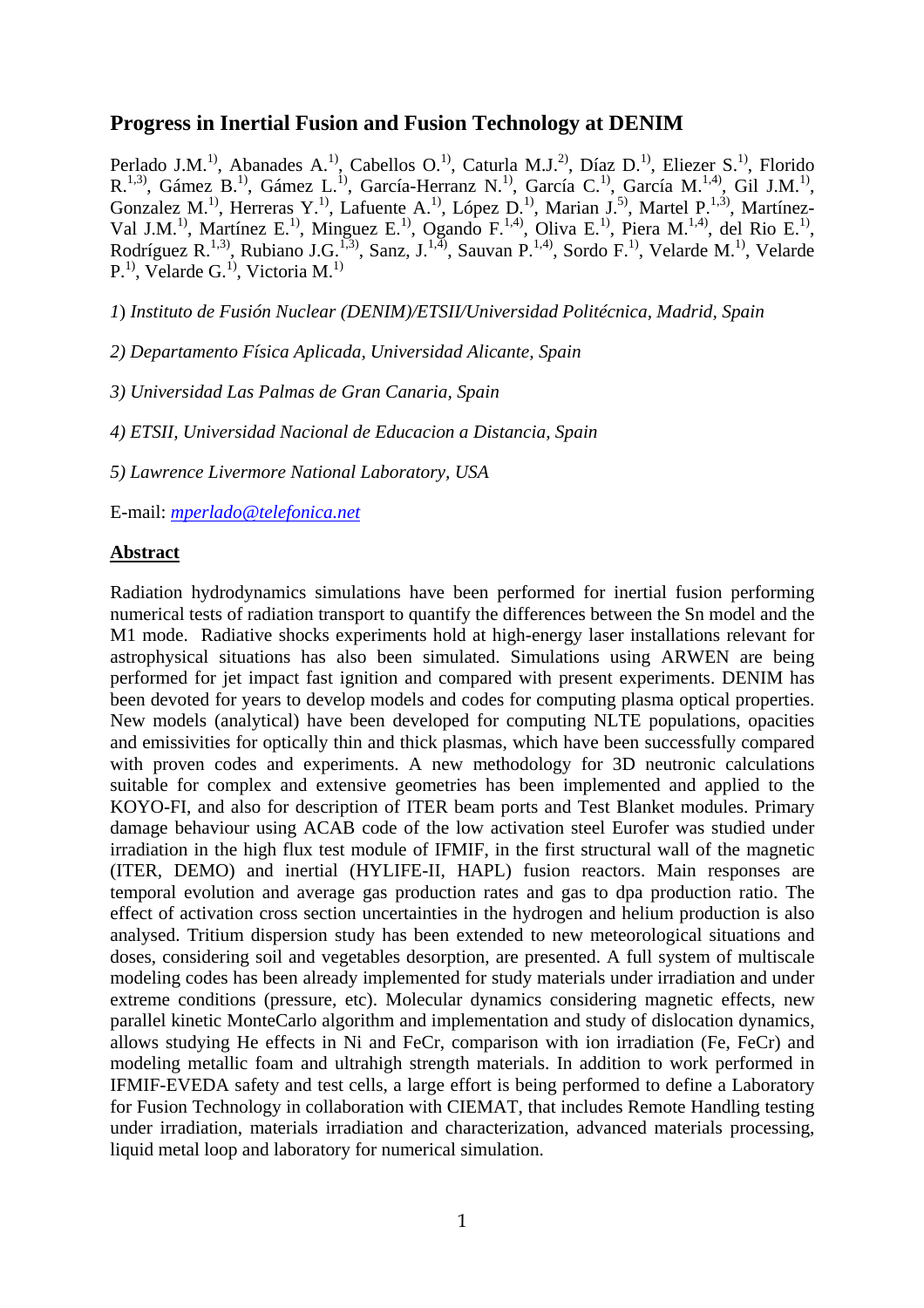### 1.- Radiation-Hydrodynamics modeling and jet ignition

Radiation hydrodynamics simulations in relation with radiative shocks experiments hold at high-energy laser installations relevant for astrophysical situations have shed into light the importance of radiative losses on the shocks topology and dynamics. These losses can bend the shock, decrease significantly the time needed to reach the stationary regime and sharpen the luminosity of the shock around a privileged direction. In the context of inertial fusion, numerical tests are performed of radiation transport in order to quantify the differences between the Sn model and the M1 model. Advantages and drawbacks of each method are remarked in order to know which is better suited to model a given physical situation. We show that in the simple case of a Marshak wave, the differences can reach almost 20% on the matter temperature, and we are developing a series of case tests to enhance this comparison. Calculations using ARWEN for Jet Impact Fast Ignition have been performed and experiments already at PALS laser facility by IPPLM Warsow group. Results from numerical simulations of the jet impact fast ignition concept explain the reduction of the critical angle for jets produced by strong shocks. It could open the possibility to increase even more the velocity of the jets by reducing the angle of the cone. For the first time, experimental results have demonstrated the production of adiabatic jets by externally illuminating a cone target. The jet velocities measured are still well below the minimum to be practical for fast ignition scenario, but shaping the cone profile and material should increase the jet velocity and density. [1]. See Figure 1.

#### 2.- Atomic Physics Modeling

Calculation of plasma radiative properties is a complex task since the number of the atomic levels involved, and therefore the amount of atomic data to obtain is huge and approximations must be made in order to include them. Due to this fact, the calculation of plasma ion populations and radiative properties is still an open question and continuous efforts are made to develop new models and numerical codes that improve the currently available ones. In this sense, we have developed a computation package composed by two codes called ABAKO and RAPCAL that calculate atomic data and plasma level populations (ABAKO) and radiative properties such as opacities, emisivities, intensities or radiative power losses (RAPCAL) for optically thin and thick plasmas, both under LTE and NLTE conditions. In particular, plasmas of elements such as carbon, aluminium, argon, iron, krypton, xenon and gold have been studied in several plasma situations (Corona, NLTE or LTE, optically thin and thick,…) and density and temperature conditions, obtaining accurate results. [2-5]. See Figure 2.

## 3.- Neutronics, Activation, Safety and Environment and Power Plant systems.

Calculations on KOYO-FI design neutronics have been performed [6] by using a very detailed 3D CAD code generating the input to MCNP transport code, See Figure 3. From those neutronics results, conclusions have been obtained on activation and primary damage of the different areas of the conceptual reactor. Vessel material activation after 30 years of nominal operation has been analyzed using the ACAB code, the EAF2005 data library, and the neutronic flux and energy spectrum in the vessel from previous MCNPX calculations. The total activity after 30 years of operation rises up to  $0.64$  Ci/cm<sup>3</sup>, downshifts to  $0.28$  Ci/cm<sup>3</sup> after the first year decay and finally stabilizes around  $5x10^{-5}$  Ci/cm<sup>3</sup> for periods longer than 100 years.The most important isotopes, from the radioactivity contribution point of view, are Fe55 and Cr51 during the first month. Until the 10th year, almost all the radioactivity is caused by Fe55; afterwards the contribution of C14 sharply increases, representing more than 75% of the total activity after 100 years.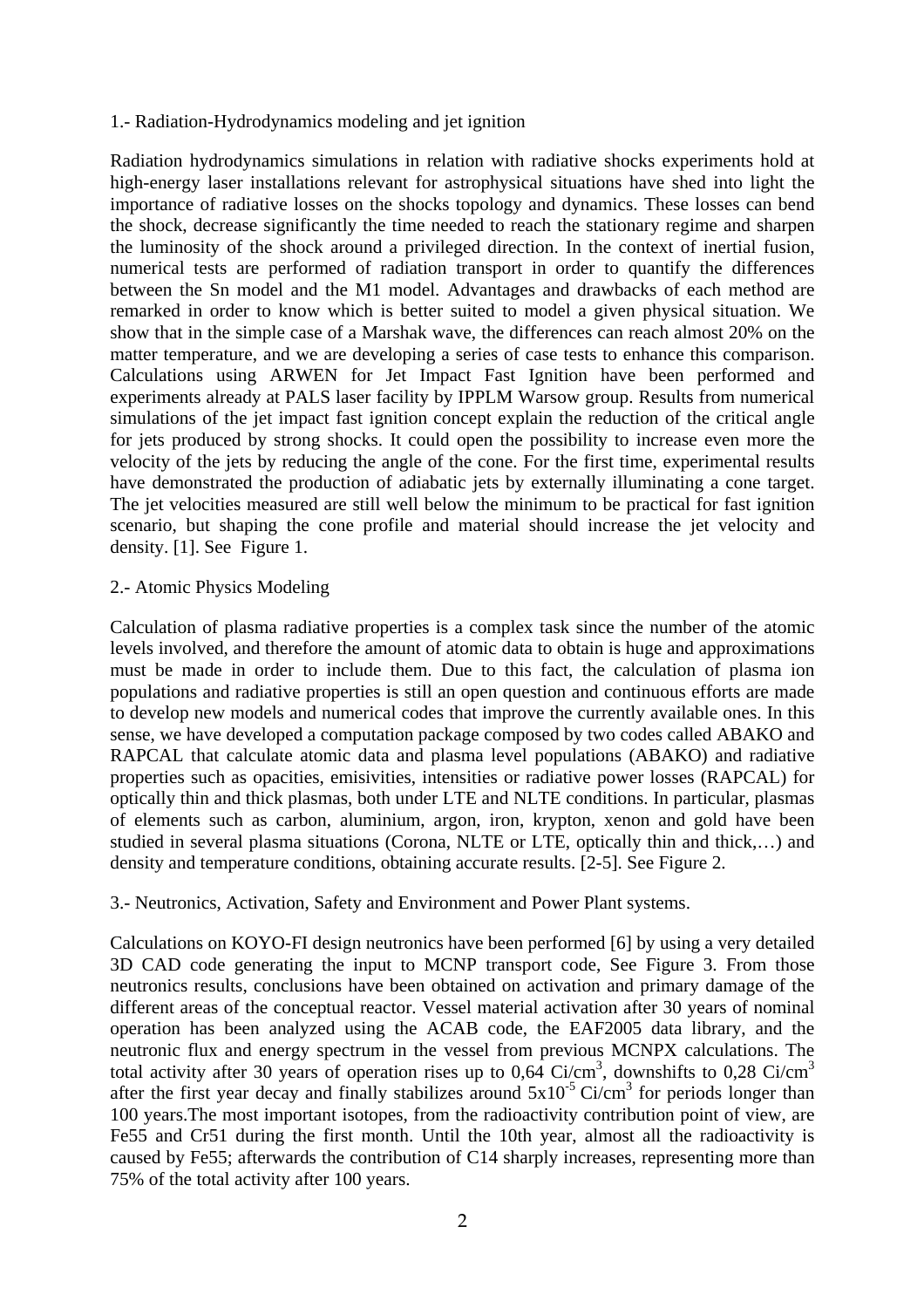The primary damage behaviour of the low activation steel Eurofer [7] was studied under irradiation in the high flux test module of IFMIF and in the first structural wall of the magnetic (ITER, DEMO) and inertial (HYLIFE-II, HAPL) fusion energy reactors, see Figure 4. The depletion of the main constituents of Eurofer, Fe and Cr, is not significant. However, the prediction of minor constituents of Eurofer, such as Ti, V and Mn, increase in all cases, except for HYLIFE-II. In general, the concentration of newly generated elements is insignificant. The highest generation of Re and Os occurs in HYLIFE-II due to a softer neutron environment. The evolution of the elemental composition during irradiation shows a linear dependence with the irradiation time. There are a few exceptions such as B, Co and Ni. The total H and He production are comparable to some initial constituents and this production is due to (n,xH) and (n,xHe) reactions in Fe. We have calculated the effect of activation cross section uncertainties in the assessment of transmutation using the Monte Carlo method implemented in ACAB. The transmutant uncertainty analysis shows that the maximum relative errors for H and He production are in HFTM/IFMIF, 6.5% and 5.2%, respectively. We have found significant uncertainties in the transmutation responses for B, C, Al, P, Cr, Ni, Nb and Ta. In the case of H- and He- gas production the maximum uncertainty is below 7%. [7], and see Figure 5.

A first attempt to identify the tools needed for Computational Fluidynamcs (CFD) has been started, in order to understand the power plant systems of cooling and breeding that are also extremely useful for the systems already in preparation such as IFMIF [8]

3.- Tritium Atmospheric Dispersion

Primary phase of tritium emission to the atmosphere in a fusion system follows with a secondary phase (tritium deposited in the surface soil and vegetables). The meteorological conditions of the environment are critical in the final consequences. We perform calculations with detail analysis of meteorological parameters every hour, different velocity of deposition under normal operation, and considering that in eventual cases there is always tritium in the means; the concentrations were measured at times of more rain intensity and speed smaller than the wind. We conclude that if the season of vegetables growth coincides with a high intensity of rain, the tritium concentrations internal doses is maximal. 3D neutronics calculations for complex geometry are performed for KOYO-FI and ITER and assessment of fluid dynamics in Blanket Modules for inertial and magnetic concepts [6, 9].

4.- Radiation Damnage of Materials

Fe-Cr system is the basis for the low activation steels which are being developed in the EU fusion materials community. A series of Fe-Cr alloys in the range from 1-15 at% Cr were produced under well controlled conditions from high purity elements by arc-melting in an Argon atmosphere at CIEMAT. These alloys are being irradiated with Fe ions at different temperatures in the form of thin foils suitable for transmission electron microscopy (TEM) characterization in CIEMAT. We look for a better understanding of the basic mechanisms of damage production and microstructure evolution under irradiation in Fe-Cr alloys. Simulations in FeCr will be performed in addition to those already done for comparison of Fe with/without magnetic interatomic potentials. The production of high levels of He during operation of future fusion reactors could affect the mechanical properties of structural materials, particularly in austenitic steels [10]. We study the particular case of Ni using kinetic Monte Carlo with input from molecular dynamics calculations and *ab initio* data available in the literature, some of them will be reviewed by new *ab initio* calculations. Simulations are performed to study the implantation of He in Ni under different conditions of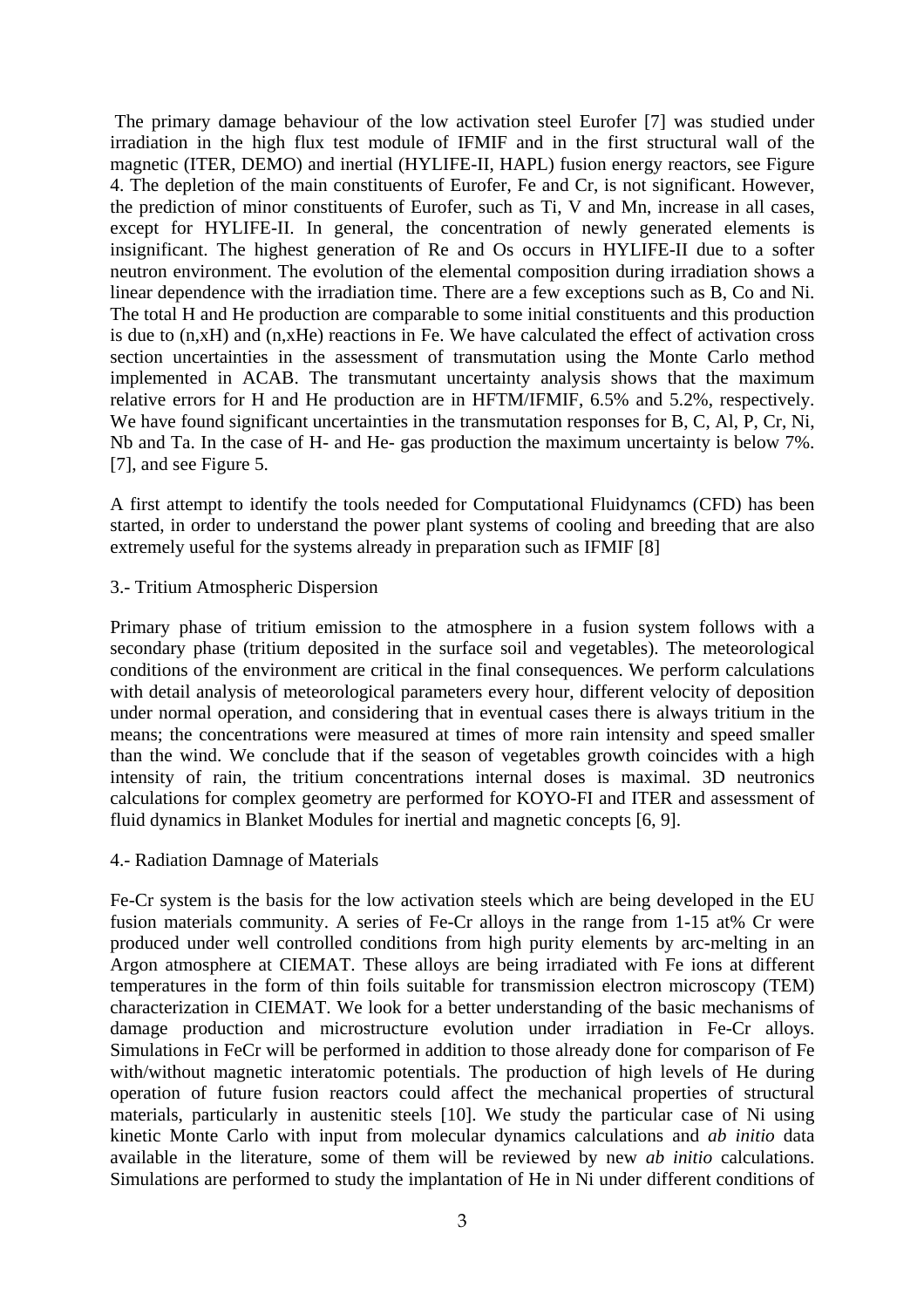irradiation dose and temperature. He desorption during isochronal and isothermal annealing is obtained and results are compared with available experimental data. From these calculations, relevant mechanisms of He diffusion and He-V complex stabilities are revealed that provide insight on the initial stages of bubble and void nucleation in f.c.c. metals. Results are discussed and compared to other calculations in b.c.c. metals; in particular Fe. The H diffusion in amorphous silica has been studied identifying the defects and the diffusion coefficients have been computed for different situations [11], see Figure 6. A new parallel kinetic Monte Carlo has been developed [12] and used now for extension to higher doses, and the study of partial dislocation in fcc metals dislocation dynamics has also be published [13], see Figures 7 and 8. We will work the initiative for multiscale modelling highly porous metallic foam, and ultrahigh strength materials, proposing the tools needed and some results [14]. In addition to work performed in IFMIF-EVEDA safety and test cells, a large effort is being performed to define a Laboratory for Fusion Technology (Technofusion) in collaboration with CIEMAT, that includes Remote Handling testing under irradiation, materials irradiation and characterization, advanced materials processing, liquid metal loop and laboratory for numerical simulation.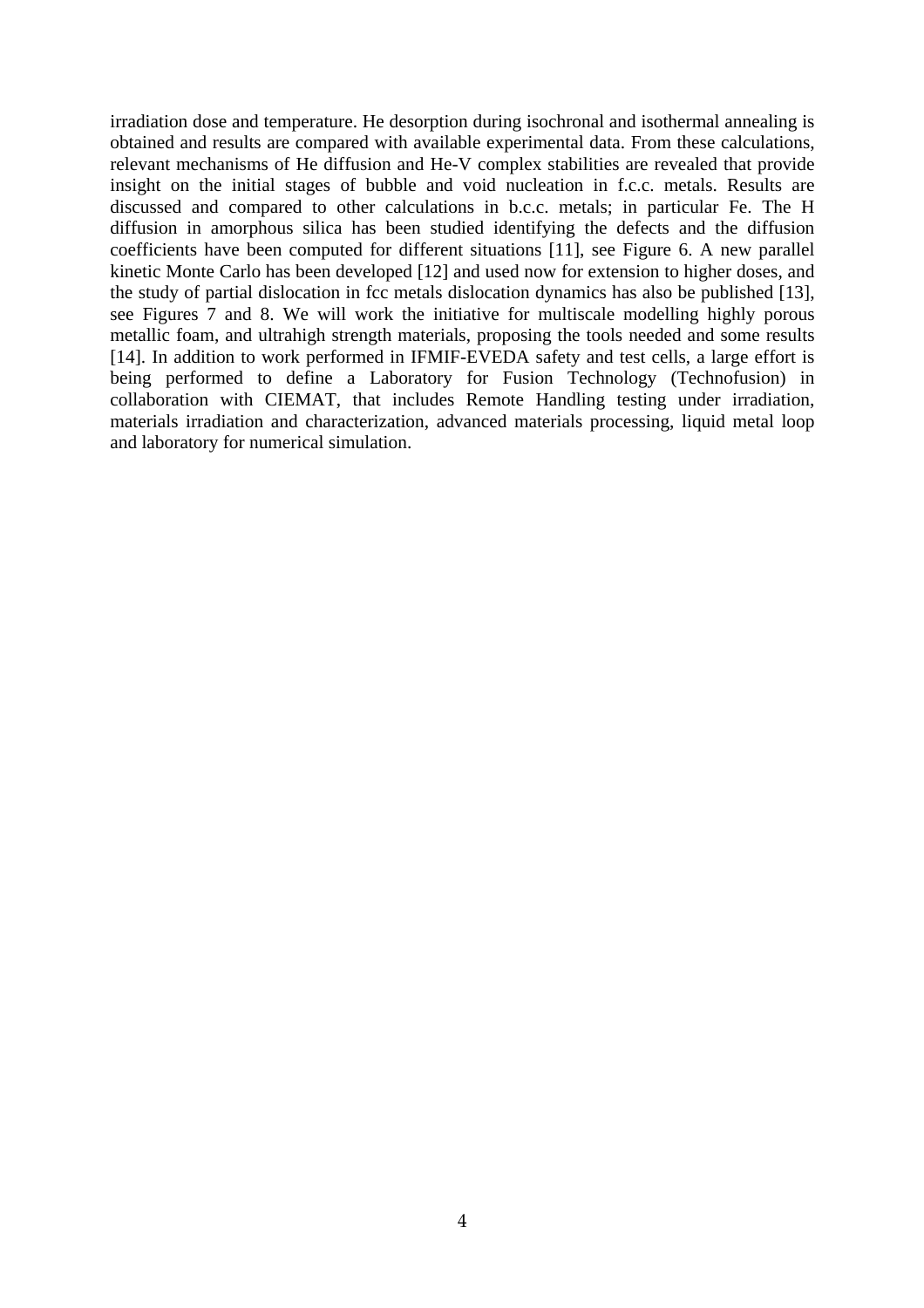## **References**

[1] P. Velarde, Mathias Gonzalez, Calos García-Fernández, Eduardo Oliva, Andrzej Kasperczuk, Tadeus Pisarczyk, Jiri Ullschied, Chantal Stehle, Bedrich Rus, Domingo García-Senz, Eduardo Bravo, Antonio Relaño, *Simulations of Radiative shocks and jet formation in laboratory plasmas*, Book on Fifth International Conference on Inertial Fusion Sciences and Applications (IFSA-07) (2008), Kobe (Japón) (9-14 Septiembre, 2007)

[2] R. Rodríguez, J. Gil, R. Florido, J.G. Rubiano, P. Martel, M. Mendoza, D. Suárez, E. Mínguez *Detailed-level-accounting approach calculation of radiative properties of aluminium plasmas in a wide range of density and temperature,* Book on Fifth International Conference on Inertial Fusion Sciences and Applications (IFSA-07) (2008), Kobe (Japón) (9-14 Septiembre, 2007)

[3] J.G. Rubiano, R. Rodríguez, J. Gil, R. Florido, P. Martel, M. Mendoza, D. Suárez, E. Mínguez,, *Analytical opacity formulas for low Z plasmas,* Fifth International Conference on Inertial Fusion Sciences and Applications (IFSA-07) (2008), Kobe (Japón) (9-14 Septiembre, 2007)

[4] J. Gil, R. Rodríguez, R. Florido, J.G. Rubiano, P. Martel, M. Mendoza, D. Suárez, E. Mínguez, P. Sauvan, *Multifrequental and mean opacity calculation of carbon plasmas in a wide range of density and temperature,* Book on Fifth International Conference on Inertial Fusion Sciences and Applications (IFSA-07) (2008), Kobe (Japón) (9-14 Septiembre, 2007)

[5] R. Florido, R. Rodríguez, J. Gil, J.G. Rubiano, P. Martel, D. Suárez, M. Mendoza, E. Mínguez, *ABAKO, a new code for population kinetics and radiative properties of plasmas under NLTE conditions,* Book on Fifth International Conference on Inertial Fusion Sciences and Applications (IFSA-07) (2008), Kobe (Japón) (9-14 Septiembre, 2007)

[6] Y. Herreras, A. Lafuente, F. Sordo, O. Cabellos, J.M. Perlado, *CAD-MCNP Methodology applied to vessel activation in KOYO-F*. Book on Fifth International Conference on Inertial Fusion Sciences and Applications (IFSA-07) (2008), Kobe (Japón) (9-14 Septiembre, 2007)

[7] O. Cabellos, J. Sanz, N. García Herránz, *Effect of activation cross-section uncertainties in the assessment of primary damage for MFE/IFE structural material,* Book on Fifth International Conference on Inertial Fusion Sciences and Applications (IFSA-07) (2008), Kobe (Japón) (9- 14 Septiembre, 2007)

[8] A. Abánades, F. Sordo, A. Lafuente, J.M. Martínez-Val, J. Muñoz *Application of computational fluid dyanamics (CFD) codes as design tools for inertial confinement fusion reactors,* Fifth International Conference on Inertial Fusion Sciences and Applications (IFSA-07), Kobe (Japón) (9-14 Septiembre, 2007)

[9] M. Velarde, L. Sedano, J.M. Perlado, *Evaluation of permeable and non-permeable tritium in normal condition in a fusion reactor,* Fifth International Conference on Inertial Fusion Sciences and Applications (IFSA-07), Kobe (Japón) (9-14 Septiembre, 2007)

[10] L. Gámez, B. Gámez, M.J. Caturla, C. Ortínz, J.M. Perlado, *He and H production and induced swelling in KOYO-F.* Book on Fifth International Conference on Inertial Fusion Sciences and Applications (IFSA-07) (2008). Kobe (Japón) (9-14 Septiembre, 2007)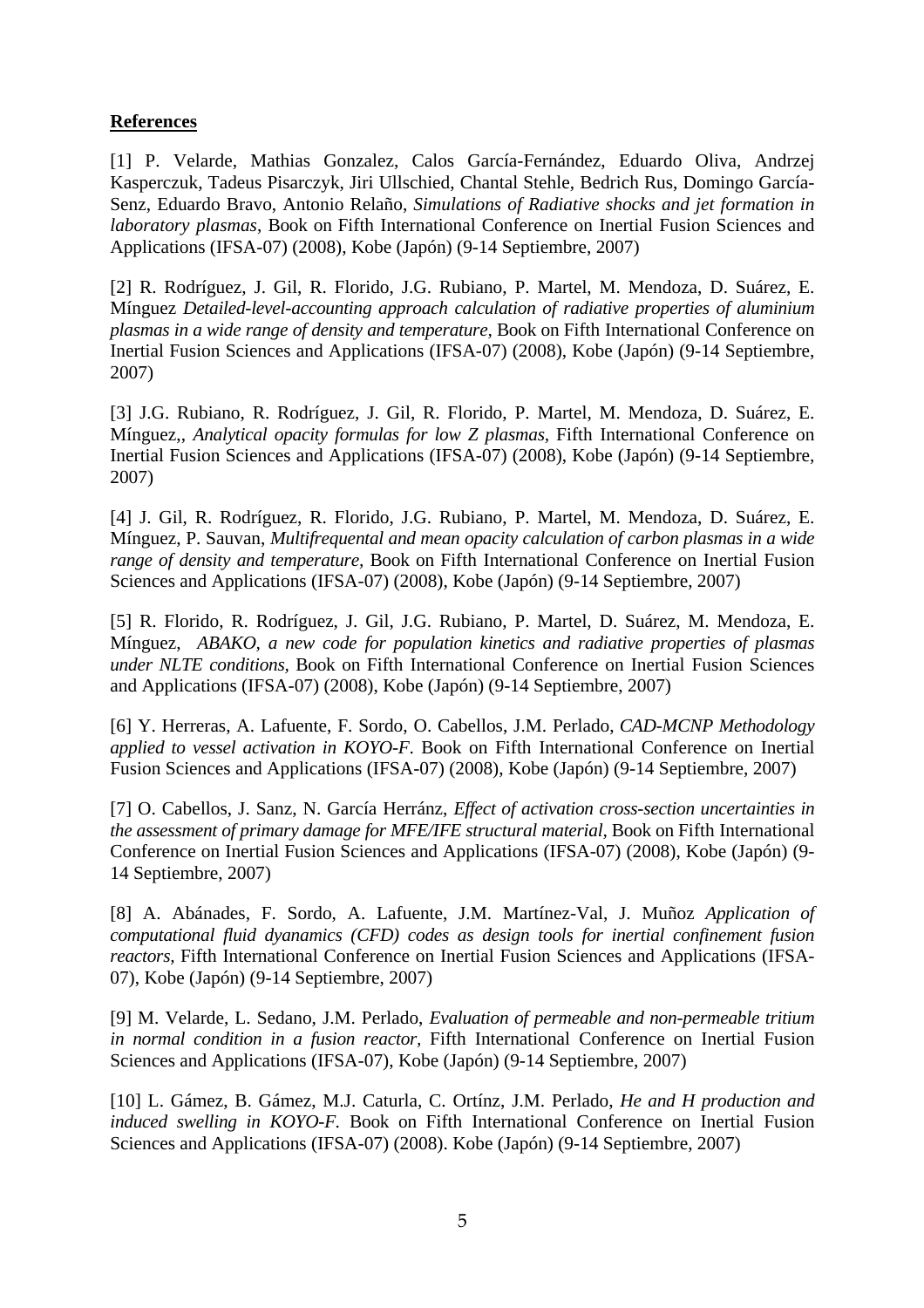[11] F. Mota, J. Mollá, A. Ibarra, J.M. Caturla, J.M. Perlado, Molecular dynamics study of hydrogen isotopes migration in optics. Book on Fifth International Conference on Inertial Fusion Sciences and Applications (IFSA-07) (2008), Kobe (Japón) (9-14 Septiembre, 2007)

[12] E. Martinez, J. Marian, M.H. Kalos, J.M. Perlado, *Synchronous Parallel Knetic MonteCarlo for Continuum Diffusio-Reaction Systems,* J. Comp. Physics. (2007)

[13] E. Martinez, J. Marian, A.Arsenlis, M. Victoria, J.M. Perlado, *Atomistically-nformed Dislocation Dynamics in fcc Crystals,* J. Mech. Phys. Solids, doi:10.1016/j.jmps.2007.06.014 (2007).

[14] J.P. Perin, J.M. Perlado, M. Tolley et al., *Target manufacturing and delivery and fusion technology risks in HiPER*. Book on Fifth International Conference on Inertial Fusion Sciences and Applications (IFSA-07) (2008), Kobe (Japón) (9-14 Septiembre, 2007)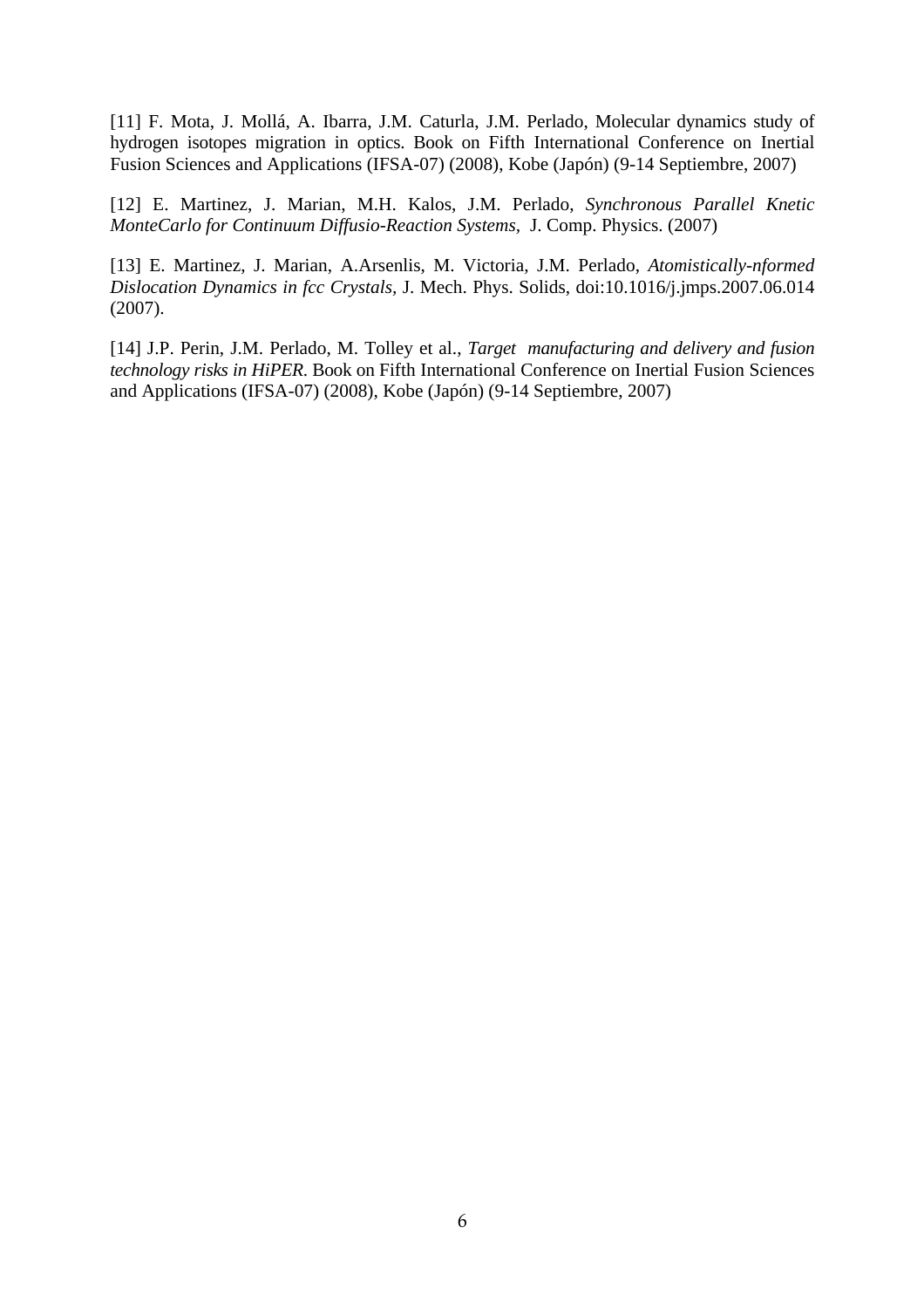

Figure 1.- Temporal evolution of the jet production and target compression for 290 eV



Figure 2.- Comparison of experiments (left by Dalimier et al. at LULI) and modelling with LTNEP code, showing the good agreement between them.



Figure 3.- 3D fully described CAD-MCNP input for KOYO.FI, and neutron spectra in different areas of the systems from where consequences in activation and damage are obtained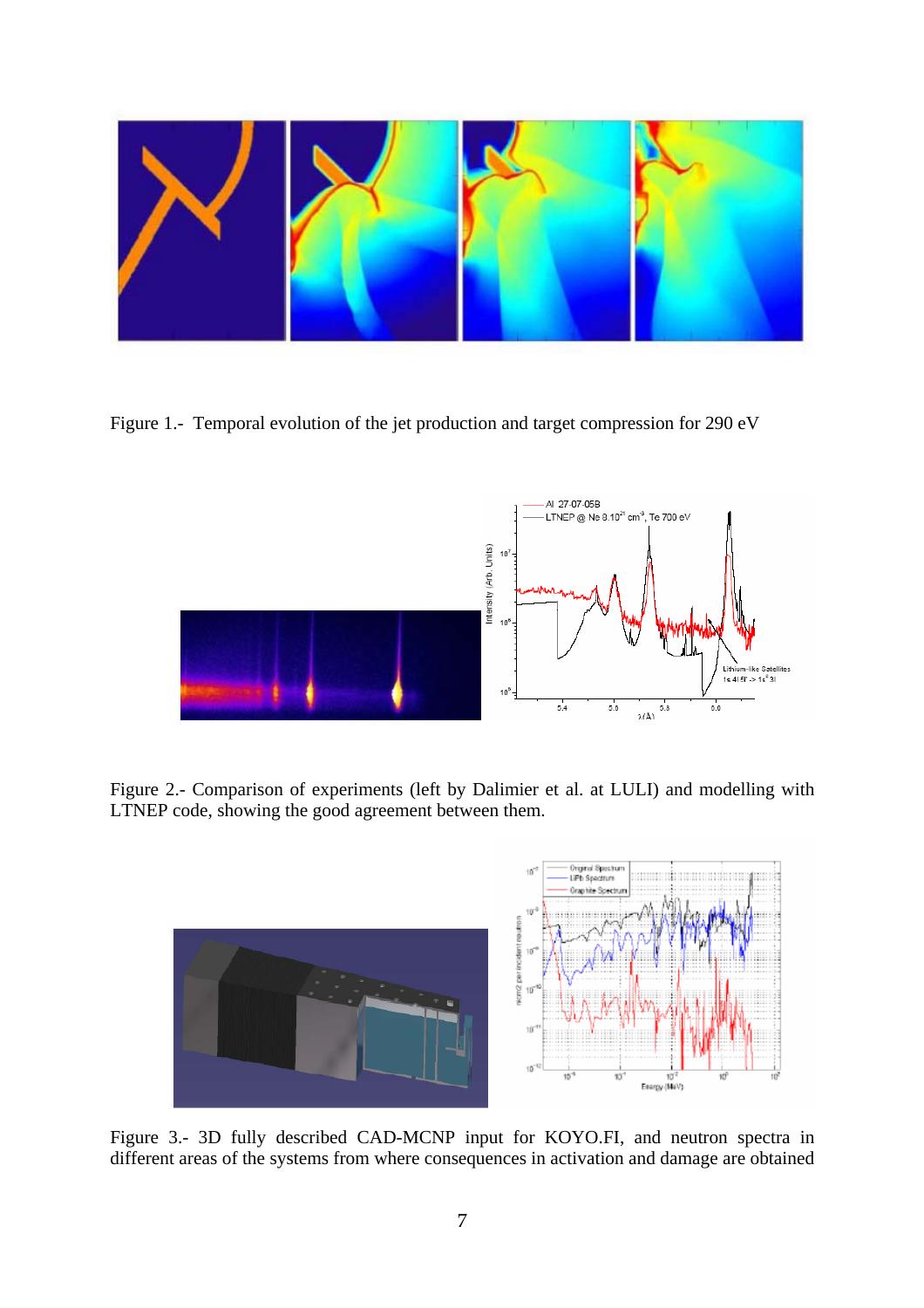

Figure 4.- Primary damage results in different neutron spectra corresponding to different fusion facilities using ACAB code.

|            |         | <b>HFTM/IFMIF</b> |       | DEMO    |       | <b>ITER</b>          |       | <b>HYLIFEII</b> |      | <b>HAPL</b> |       |
|------------|---------|-------------------|-------|---------|-------|----------------------|-------|-----------------|------|-------------|-------|
| <b>DPA</b> |         | 38                |       | 38      |       | 15                   |       | 3               |      | 10          |       |
|            | Initial |                   |       |         |       |                      |       |                 |      |             |       |
| Element    | appua   | appm              | $6\%$ | appm    | 8 %   | appm                 | 8.96  | appm            | 8 %  | appm        | 8 %   |
| Н          | 0       | 1346              | 6.5   | 1404    | 2.2   | 596                  | 2.1   | 44              | 2.0  | 307         | 2.0   |
| He         | 0       | 292               | 5.2   | 327     | 3.7   | 135                  | 4.2   | 16              | 63   | 67          | 3.7   |
| В          | 51      | 4                 | 9.6   | -1      | 12.7  | $-0.1$               | 39.4  | -3              | 5.7  | 0.2         | 12.9  |
| с          | 4860    | $-4$              | 52.6  | -2      | 164.8 | $-1$                 | 162.9 | 0.2             | 49.6 | $-1$        | 135.4 |
| N          | 1191    | -5                | 7.8   | -6      | 15.2  | $\cdot$ <sub>2</sub> | 15.5  | $-1$            | 5.6  | $-1$        | 12.7  |
| o          | 348     | $-1$              | 7.3   | $-0.4$  | 6.2   | $-0.2$               | 6.4   | $-0.03$         | 7.0  | $-0.1$      | 6.5   |
| Al         | 206     | $\mathbf{1}$      | 7.3   | 03      | 19.1  | 0.1                  | 23.1  | $-0.02$         | 11.5 | 0.04        | 27.1  |
| Si         | 990     | $-2$              | 6.3   | $-1$    | 10.9  | $-1$                 | 11.0  | $-0.1$          | 9.2  | $-0.3$      | 10.7  |
| P          | 90      | $-0.2$            | 31.8  | $-0.3$  | 48.6  | $-0.1$               | 44.7  | 0.04            | 13.2 | $-0.1$      | 43.2  |
| s          | 87      | $-0.3$            | 11.0  | $-0.4$  | 18.3  | $-0.2$               | 16.8  | $-0.01$         | 13.6 | $-0.1$      | 16.2  |
| Ti         | 116     | 29                | 11.8  | 25      | 11.6  | 10                   | 12.0  | 1               | 33.1 | -5          | 13.3  |
| V          | 2183    | 207               | 3.1   | 225     | 2.2   | 90                   | 2.2   | 9               | 7.5  | 43          | 2.3   |
| Сr         | 96233   | 128               | 22.3  | 97      | 8.2   | 45                   | 6.6   | $\overline{2}$  | 30.6 | 28          | 5.2   |
| Ma         | 4048    | 918               | 7.0   | 777     | 4.0   | 326                  | 3.8   | $-34$           | 5.6  | 161         | 3.3   |
| Fe         | 885883  | $-1282$           | 6.8   | $-1126$ | 2.8   | $-472$               | 2.6   | 18              | 10.6 | $-237$      | 2.6   |
| Co         | 47      | 0.1               | 12.0  | -2      | 1.8   | 1                    | 2.1   | $\overline{4}$  | 23.3 | 0.2         | 1.4   |
| Ni         | 47      | $-0.1$            | 17.5  | 0.1     | 40.8  | 0.01                 | 221.2 | 0.4             | 20.1 | $-0.02$     | 26.5  |
| Сu         | 44      | $-0.2$            | 7.2   | $-0.5$  | 8.3   | $-0.2$               | 7.8   | $-0.3$          | 16.3 | $-0.1$      | 8.0   |
| NЬ         | 6       | 0.02              | 25.3  | 0.01    | 95.2  | 0.01                 | 86.6  | 0.000           | 33.4 | 0.01        | 90.9  |
| Mo         | 29      | $-0.1$            | 7.6   | $-0.1$  | 7.9   | $-0.1$               | 9.1   | $-0.1$          | 7.4  | $-0.03$     | 10.0  |
| Ta         | 215     | 4                 | 17.4  | $-17$   | 31.2  | $-3$                 | 48.0  | $-29$           | 22.4 | 0.3         | 54.1  |
| W          | 3327    | $-10$             | 6.8   | $-128$  | 9.9   | $-33$                | 10.0  | $-159$          | 11.2 | - 5         | 6.0   |
| Re         | 0       | 5                 | 4.2   | 132     | 8.1   | 34                   | 8.6   | 167             | 9.1  | 5           | 6.1   |
| Os         | o       | 0.01              | 0.00  | 12      | 20.6  | 1                    | 20.1  | 21              | 21.7 | 0.02        | 17.5  |

Figure 5.- Uncertainties calculations using ACAB code capabilities for impurities generation affecting materials evolution.



Figure 6.- Defects identification in amorphous silica and diffusion coefficients for different ratios of H to Vacancies generated n the material under irradiation.